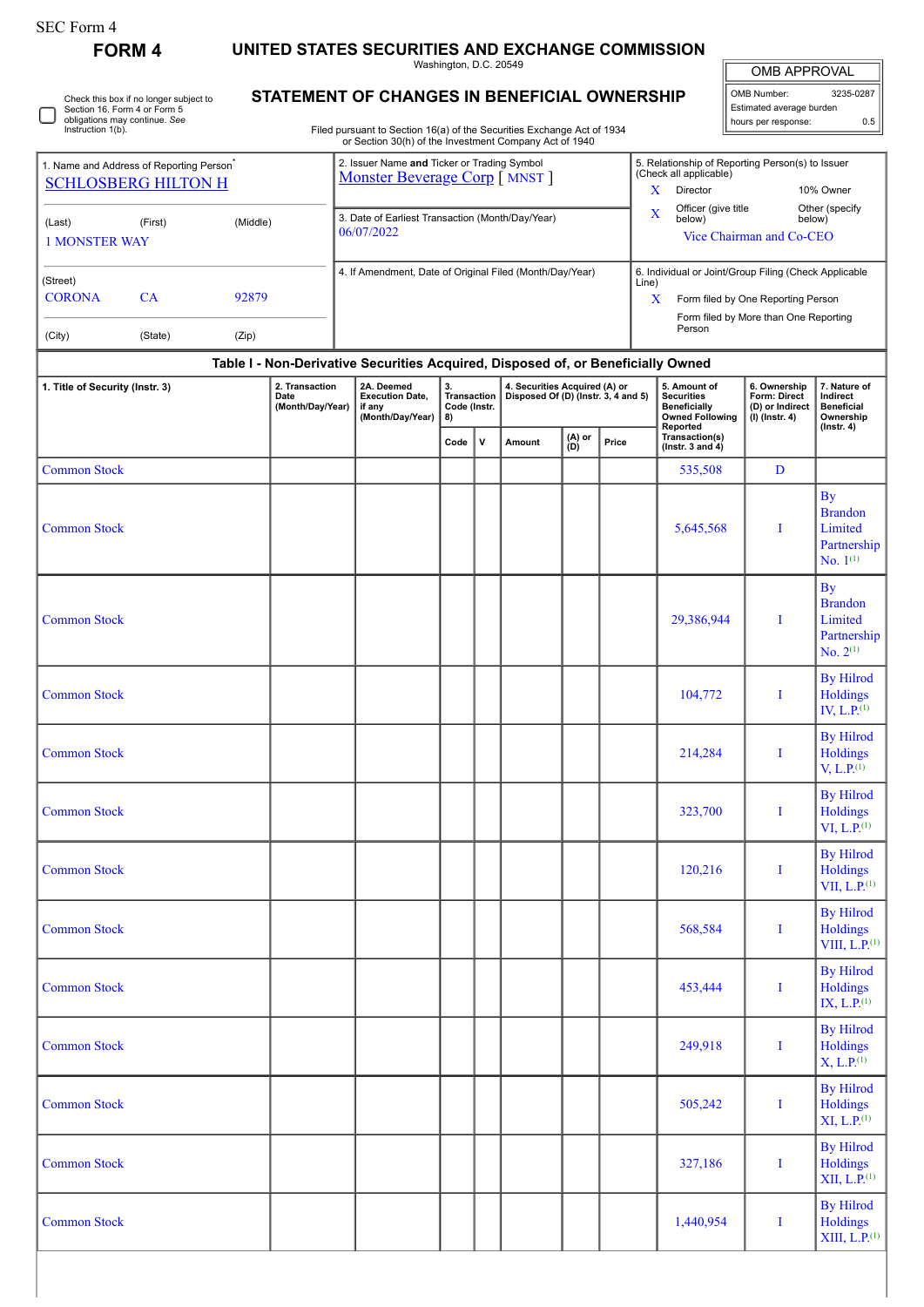|                                                           | 1. Title of Security (Instr. 3)                                              |                                            |                      | 2. Transaction<br>Date<br>(Month/Day/Year) |                                                | if any | 2A. Deemed<br><b>Execution Date,</b><br>(Month/Day/Year)                                                                           |     | 3.<br>Transaction<br>Code (Instr.<br>8)    |              | 4. Securities Acquired (A) or<br>Disposed Of (D) (Instr. 3, 4 and 5)                                                                            |                                                                                             |                                               | 5. Amount of<br><b>Securities</b><br><b>Beneficially</b><br><b>Owned Following</b><br>Reported |                                                                                                                                                | 6. Ownership<br>Form: Direct<br>(D) or Indirect<br>$(I)$ (Instr. 4) |                                                                     | 7. Nature of<br>Indirect<br><b>Beneficial</b><br>Ownership<br>$($ Instr. 4 $)$  |
|-----------------------------------------------------------|------------------------------------------------------------------------------|--------------------------------------------|----------------------|--------------------------------------------|------------------------------------------------|--------|------------------------------------------------------------------------------------------------------------------------------------|-----|--------------------------------------------|--------------|-------------------------------------------------------------------------------------------------------------------------------------------------|---------------------------------------------------------------------------------------------|-----------------------------------------------|------------------------------------------------------------------------------------------------|------------------------------------------------------------------------------------------------------------------------------------------------|---------------------------------------------------------------------|---------------------------------------------------------------------|---------------------------------------------------------------------------------|
|                                                           |                                                                              |                                            |                      |                                            |                                                |        |                                                                                                                                    |     | Code                                       | $\mathsf{v}$ | Amount                                                                                                                                          | (A) or<br>(D)                                                                               | Price                                         | Transaction(s)<br>( $lnstr. 3 and 4$ )                                                         |                                                                                                                                                |                                                                     |                                                                     |                                                                                 |
| <b>Common Stock</b>                                       |                                                                              |                                            |                      |                                            |                                                |        |                                                                                                                                    |     |                                            |              |                                                                                                                                                 |                                                                                             |                                               | 186,790                                                                                        |                                                                                                                                                | I                                                                   |                                                                     | <b>By Hilrod</b><br>Holdings<br>XIV, L.P. <sup>(1)</sup>                        |
| <b>Common Stock</b>                                       |                                                                              |                                            |                      |                                            |                                                |        |                                                                                                                                    |     |                                            |              |                                                                                                                                                 |                                                                                             |                                               | 4,176                                                                                          |                                                                                                                                                | Ι                                                                   |                                                                     | <b>By Hilrod</b><br>Holdings<br>XV, L.P. <sup>(1)</sup>                         |
| <b>Common Stock</b>                                       |                                                                              |                                            |                      |                                            |                                                |        |                                                                                                                                    |     |                                            |              |                                                                                                                                                 |                                                                                             |                                               | 336,772                                                                                        |                                                                                                                                                | I                                                                   |                                                                     | <b>By Hilrod</b><br><b>Holdings</b><br>XIX, L.P. <sup>(1)</sup>                 |
| <b>Common Stock</b>                                       |                                                                              |                                            |                      |                                            |                                                |        |                                                                                                                                    |     |                                            |              |                                                                                                                                                 |                                                                                             |                                               | 364,636                                                                                        |                                                                                                                                                | I                                                                   |                                                                     | <b>By Hilrod</b><br><b>Holdings</b><br>XX, L.P. <sup>(1)</sup>                  |
| <b>Common Stock</b>                                       |                                                                              |                                            |                      |                                            |                                                |        |                                                                                                                                    |     |                                            |              |                                                                                                                                                 |                                                                                             |                                               | 364,636                                                                                        |                                                                                                                                                | I                                                                   |                                                                     | <b>By Hilrod</b><br><b>Holdings</b><br>XXI, L.P. <sup>(1)</sup>                 |
| <b>Common Stock</b>                                       |                                                                              |                                            |                      |                                            |                                                |        |                                                                                                                                    |     |                                            |              |                                                                                                                                                 |                                                                                             |                                               | 500,000                                                                                        |                                                                                                                                                | I                                                                   | (1)                                                                 | <b>By Hilrod</b><br><b>Holdings</b><br>XXII, L.P.                               |
| <b>Common Stock</b>                                       |                                                                              |                                            |                      | 06/07/2022                                 |                                                |        |                                                                                                                                    |     | S                                          |              | 50,000                                                                                                                                          | D                                                                                           | \$91                                          | 310,244                                                                                        |                                                                                                                                                | I                                                                   | (1)                                                                 | <b>By Hilrod</b><br><b>Holdings</b><br>XXIV, L.P.                               |
| <b>Common Stock</b>                                       |                                                                              |                                            | 06/08/2022           |                                            |                                                |        |                                                                                                                                    | S   |                                            | 65,682       | D                                                                                                                                               | $$90.25^{(2)}$                                                                              | 244,562                                       |                                                                                                | I                                                                                                                                              | (1)                                                                 | <b>By Hilrod</b><br><b>Holdings</b><br>XXIV, L.P.                   |                                                                                 |
| <b>Common Stock</b>                                       |                                                                              |                                            |                      |                                            |                                                |        |                                                                                                                                    |     |                                            |              |                                                                                                                                                 |                                                                                             |                                               | 900,000                                                                                        |                                                                                                                                                | I                                                                   | (1)                                                                 | <b>By Hilrod</b><br><b>Holdings</b><br>XXV, L.P.                                |
|                                                           | <b>Common Stock</b>                                                          |                                            |                      |                                            |                                                |        |                                                                                                                                    |     |                                            |              |                                                                                                                                                 |                                                                                             | 105,486                                       |                                                                                                | I                                                                                                                                              |                                                                     | <b>By RCS</b><br>Direct<br>2010<br>$GRAT^{(1)}$                     |                                                                                 |
| <b>Common Stock</b>                                       |                                                                              |                                            |                      |                                            |                                                |        |                                                                                                                                    |     |                                            |              |                                                                                                                                                 |                                                                                             |                                               | 4,836                                                                                          |                                                                                                                                                | I                                                                   |                                                                     | <b>By RCS</b><br><b>Direct</b><br>2010<br><b>GRAT #2(1)</b>                     |
| <b>Common Stock</b>                                       |                                                                              |                                            |                      |                                            |                                                |        |                                                                                                                                    |     |                                            |              |                                                                                                                                                 |                                                                                             |                                               | 1,639,842                                                                                      |                                                                                                                                                | I                                                                   |                                                                     | <b>By RCS</b><br>2010<br><b>GRAT #3(1)</b>                                      |
| <b>Common Stock</b>                                       |                                                                              |                                            |                      |                                            |                                                |        |                                                                                                                                    |     |                                            |              |                                                                                                                                                 |                                                                                             |                                               | 80,598                                                                                         |                                                                                                                                                | I                                                                   |                                                                     | <b>By RCS</b><br><b>Direct</b><br>2011<br>$GRAT^{(1)}$                          |
|                                                           |                                                                              |                                            |                      |                                            |                                                |        |                                                                                                                                    |     |                                            |              | Table II - Derivative Securities Acquired, Disposed of, or Beneficially Owned<br>(e.g., puts, calls, warrants, options, convertible securities) |                                                                                             |                                               |                                                                                                |                                                                                                                                                |                                                                     |                                                                     |                                                                                 |
| 1. Title of<br>Derivative<br>Security<br>$($ Instr. 3 $)$ | 2.<br>Conversion<br>or Exercise<br>Price of<br>Derivative<br><b>Security</b> | 3. Transaction<br>Date<br>(Month/Day/Year) | 3A. Deemed<br>if any | <b>Execution Date,</b><br>(Month/Day/Year) | 4.<br><b>Transaction</b><br>Code (Instr.<br>8) |        | 5. Number<br>of<br>Derivative<br><b>Securities</b><br>Acquired<br>(A) or<br><b>Disposed</b><br>of (D)<br>(Instr. 3, 4)<br>and $5)$ |     | <b>Expiration Date</b><br>(Month/Day/Year) |              | 6. Date Exercisable and                                                                                                                         | 7. Title and<br>Amount of<br><b>Securities</b><br><b>Underlying</b><br>( $lnstr. 3 and 4$ ) | Derivative Security                           | 8. Price of<br>Derivative<br>Security<br>$($ Instr. 5 $)$                                      | 9. Number of<br>derivative<br><b>Securities</b><br><b>Beneficially</b><br>Owned<br>Following<br>Reported<br>Transaction(s)<br>$($ Instr. 4 $)$ | 10.                                                                 | Ownership<br>Form:<br>Direct (D)<br>or Indirect<br>$(I)$ (Instr. 4) | 11. Nature<br>of Indirect<br><b>Beneficial</b><br>Ownership<br>$($ Instr. 4 $)$ |
|                                                           |                                                                              |                                            |                      |                                            | Code                                           | v      | (A)                                                                                                                                | (D) | Date<br>Exercisable                        |              | Expiration<br>Date                                                                                                                              | <b>Title</b>                                                                                | Amount<br>or<br>Number<br>of<br><b>Shares</b> |                                                                                                |                                                                                                                                                |                                                                     |                                                                     |                                                                                 |
| Employee<br><b>Stock</b><br>Option<br>(right to<br>buy)   | \$17.99                                                                      |                                            |                      |                                            |                                                |        |                                                                                                                                    |     | (3)                                        |              | 06/03/2023                                                                                                                                      | Common<br><b>Stock</b>                                                                      | (4)                                           |                                                                                                | 11,118                                                                                                                                         |                                                                     | D                                                                   |                                                                                 |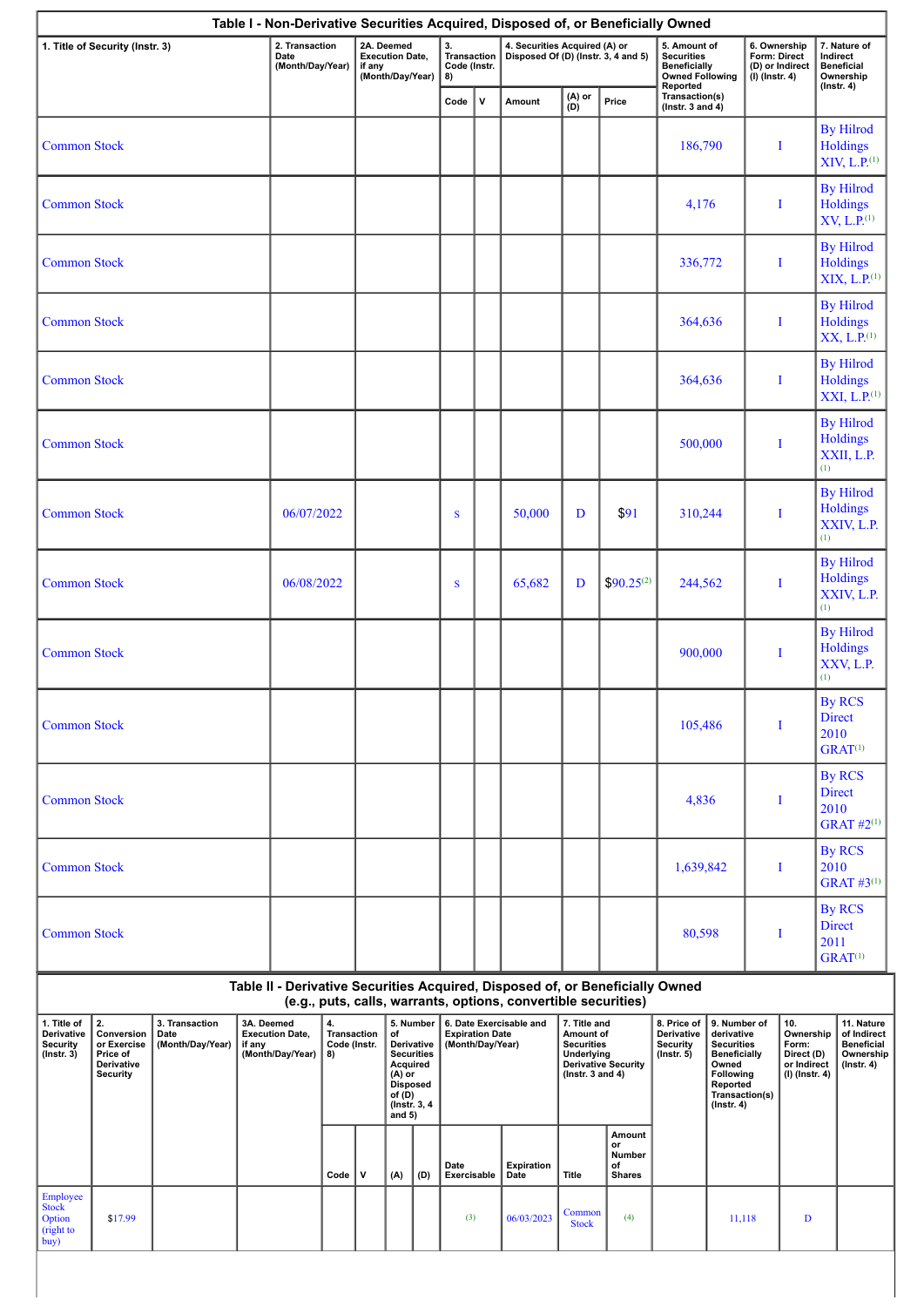|                                                                  | Table II - Derivative Securities Acquired, Disposed of, or Beneficially Owned<br>(e.g., puts, calls, warrants, options, convertible securities) |                                            |                                                                    |                                         |   |                                                                       |                                                               |                                                                       |                    |                                                                                                                    |                                               |                                                                  |                                                                                                                                                |                                                                            |                                                                                 |
|------------------------------------------------------------------|-------------------------------------------------------------------------------------------------------------------------------------------------|--------------------------------------------|--------------------------------------------------------------------|-----------------------------------------|---|-----------------------------------------------------------------------|---------------------------------------------------------------|-----------------------------------------------------------------------|--------------------|--------------------------------------------------------------------------------------------------------------------|-----------------------------------------------|------------------------------------------------------------------|------------------------------------------------------------------------------------------------------------------------------------------------|----------------------------------------------------------------------------|---------------------------------------------------------------------------------|
| 1. Title of<br><b>Derivative</b><br>Security<br>$($ Instr. 3 $)$ | 2.<br>Conversion<br>or Exercise<br>Price of<br>Derivative<br><b>Security</b>                                                                    | 3. Transaction<br>Date<br>(Month/Day/Year) | 3A. Deemed<br><b>Execution Date,</b><br>if any<br>(Month/Day/Year) | 4.<br>Transaction<br>Code (Instr.<br>8) |   | of<br>Acquired<br>$(A)$ or<br><b>Disposed</b><br>of $(D)$<br>and $5)$ | 5. Number<br>Derivative<br><b>Securities</b><br>(Instr. 3, 4) | 6. Date Exercisable and<br><b>Expiration Date</b><br>(Month/Day/Year) |                    | 7. Title and<br>Amount of<br><b>Securities</b><br>Underlying<br><b>Derivative Security</b><br>( $lnstr. 3 and 4$ ) |                                               | 8. Price of<br>Derivative<br><b>Security</b><br>$($ lnstr. 5 $)$ | 9. Number of<br>derivative<br><b>Securities</b><br><b>Beneficially</b><br>Owned<br>Following<br>Reported<br>Transaction(s)<br>$($ Instr. 4 $)$ | 10.<br>Ownership<br>Form:<br>Direct (D)<br>or Indirect<br>$(I)$ (Instr. 4) | 11. Nature<br>of Indirect<br><b>Beneficial</b><br>Ownership<br>$($ lnstr. 4 $)$ |
|                                                                  |                                                                                                                                                 |                                            |                                                                    | Code                                    | V | (A)                                                                   | (D)                                                           | Date<br>Exercisable                                                   | Expiration<br>Date | Title                                                                                                              | Amount<br>or<br>Number<br>of<br><b>Shares</b> |                                                                  |                                                                                                                                                |                                                                            |                                                                                 |
| Employee<br>Stock<br>Option<br>(right to<br>buy)                 | \$17.99                                                                                                                                         |                                            |                                                                    |                                         |   |                                                                       |                                                               | (3)                                                                   | 06/03/2023         | Common<br><b>Stock</b>                                                                                             | (4)                                           |                                                                  | 408,882                                                                                                                                        | I                                                                          | <b>By Hilrod</b><br>Holdings<br>XVI, L.P.<br>(1)                                |
| Employee<br><b>Stock</b><br>Option<br>(right to<br>buy)          | \$17.99                                                                                                                                         |                                            |                                                                    |                                         |   |                                                                       |                                                               | (3)                                                                   | 06/03/2023         | Common<br><b>Stock</b>                                                                                             | (4)                                           |                                                                  | 210,000                                                                                                                                        | I                                                                          | <b>By Hilrod</b><br>$Holdings$<br>XV, L.P. <sup>(1)</sup>                       |
| Employee<br>Stock<br>Option<br>(right to<br>buy)                 | \$23.35                                                                                                                                         |                                            |                                                                    |                                         |   |                                                                       |                                                               | (3)                                                                   | 03/14/2024         | Common<br><b>Stock</b>                                                                                             | (4)                                           |                                                                  | 4,281                                                                                                                                          | $\mathbf D$                                                                |                                                                                 |
| Employee<br><b>Stock</b><br>Option<br>(right to<br>buy)          | \$23.35                                                                                                                                         |                                            |                                                                    |                                         |   |                                                                       |                                                               | (3)                                                                   | 03/14/2024         | Common<br><b>Stock</b>                                                                                             | (4)                                           |                                                                  | 420,000                                                                                                                                        | I                                                                          | <b>By Hilrod</b><br>Holdings<br>XVI, L.P.<br>(1)                                |
| Employee<br><b>Stock</b><br>Option<br>(right to<br>buy)          | \$23.35                                                                                                                                         |                                            |                                                                    |                                         |   |                                                                       |                                                               | (3)                                                                   | 03/14/2024         | Common<br><b>Stock</b>                                                                                             | (4)                                           |                                                                  | 154,302                                                                                                                                        | I                                                                          | <b>By Hildrod</b><br>Holdings<br>XVIII, L.P.<br>(1)                             |
| Employee<br><b>Stock</b><br>Option<br>(right to<br>buy)          | \$23.35                                                                                                                                         |                                            |                                                                    |                                         |   |                                                                       |                                                               | (3)                                                                   | 03/14/2024         | Common<br><b>Stock</b>                                                                                             | (4)                                           |                                                                  | 51,417                                                                                                                                         | I                                                                          | <b>By Hilrod</b><br>Holdings<br>XXIII, L.P.<br>(1)                              |
| Employee<br><b>Stock</b><br>Option<br>(right to<br>buy)          | \$45.16                                                                                                                                         |                                            |                                                                    |                                         |   |                                                                       |                                                               | (3)                                                                   | 03/13/2025         | Common<br><b>Stock</b>                                                                                             | (4)                                           |                                                                  | 2,214                                                                                                                                          | $\mathbf D$                                                                |                                                                                 |
| Employee<br><b>Stock</b><br>Option<br>(right to<br>buy)          | \$45.16                                                                                                                                         |                                            |                                                                    |                                         |   |                                                                       |                                                               | (3)                                                                   | 03/13/2025         | Common<br><b>Stock</b>                                                                                             | (4)                                           |                                                                  | 79,200                                                                                                                                         |                                                                            | <b>By Hilrod</b><br>Holdings<br>XVI, L.P.<br>(1)                                |
| Employee<br><b>Stock</b><br>Option<br>(right to<br>buy)          | \$45.16                                                                                                                                         |                                            |                                                                    |                                         |   |                                                                       |                                                               | (3)                                                                   | 03/13/2025         | Common<br><b>Stock</b>                                                                                             | (4)                                           |                                                                  | 156,186                                                                                                                                        | I                                                                          | <b>By Hilrod</b><br>Holdings<br>XVIII, L.P.<br>(1)                              |
| Employee<br><b>Stock</b><br>Option<br>(right to<br>buy)          | \$43.99                                                                                                                                         |                                            |                                                                    |                                         |   |                                                                       |                                                               | (3)                                                                   | 03/14/2026         | Common<br><b>Stock</b>                                                                                             | (4)                                           |                                                                  | 2,271                                                                                                                                          | D                                                                          |                                                                                 |
| Employee<br><b>Stock</b><br>Option<br>(right to<br>buy)          | \$43.99                                                                                                                                         |                                            |                                                                    |                                         |   |                                                                       |                                                               | (3)                                                                   | 03/14/2026         | Common<br><b>Stock</b>                                                                                             | (4)                                           |                                                                  | 97,257                                                                                                                                         | I                                                                          | <b>By Hilrod</b><br>Holdings<br>XVIII, L.P.<br>(1)                              |
| Employee<br><b>Stock</b><br>Option<br>(right to<br>buy)          | \$43.99                                                                                                                                         |                                            |                                                                    |                                         |   |                                                                       |                                                               | (3)                                                                   | 03/14/2026         | Common<br><b>Stock</b>                                                                                             | (4)                                           |                                                                  | 215,472                                                                                                                                        | П                                                                          | <b>By Hilrod</b><br>Holdings<br>XXVI, L.P.<br>(1)                               |
| Employee<br><b>Stock</b><br>Option<br>(right to<br>buy)          | \$46.27                                                                                                                                         |                                            |                                                                    |                                         |   |                                                                       |                                                               | (3)                                                                   | 03/14/2027         | Common<br><b>Stock</b>                                                                                             | (4)                                           |                                                                  | 2,163                                                                                                                                          | D                                                                          |                                                                                 |
| Employee<br><b>Stock</b><br>Option<br>(right to<br>buy)          | \$46.27                                                                                                                                         |                                            |                                                                    |                                         |   |                                                                       |                                                               | (3)                                                                   | 03/14/2027         | Common<br><b>Stock</b>                                                                                             | (4)                                           |                                                                  | 24,963                                                                                                                                         | I                                                                          | <b>By Hilrod</b><br>Holdings<br>XVIII, L.P.<br>(1)                              |
| Employee<br><b>Stock</b><br>Option<br>(right to<br>buy)          | \$46.27                                                                                                                                         |                                            |                                                                    |                                         |   |                                                                       |                                                               | (3)                                                                   | 03/14/2027         | Common<br><b>Stock</b>                                                                                             | (4)                                           |                                                                  | 76,871                                                                                                                                         | П                                                                          | <b>By Hilrod</b><br>Holdings<br>XXIII, L.P.<br>(1)                              |
| Employee<br><b>Stock</b><br>Option<br>(right to<br>buy)          | \$46.27                                                                                                                                         |                                            |                                                                    |                                         |   |                                                                       |                                                               | (3)                                                                   | 03/14/2027         | Common<br><b>Stock</b>                                                                                             | (4)                                           |                                                                  | 201,503                                                                                                                                        | I                                                                          | <b>By Hilrod</b><br>Holdings<br>XXVI, L.P.<br>(1)                               |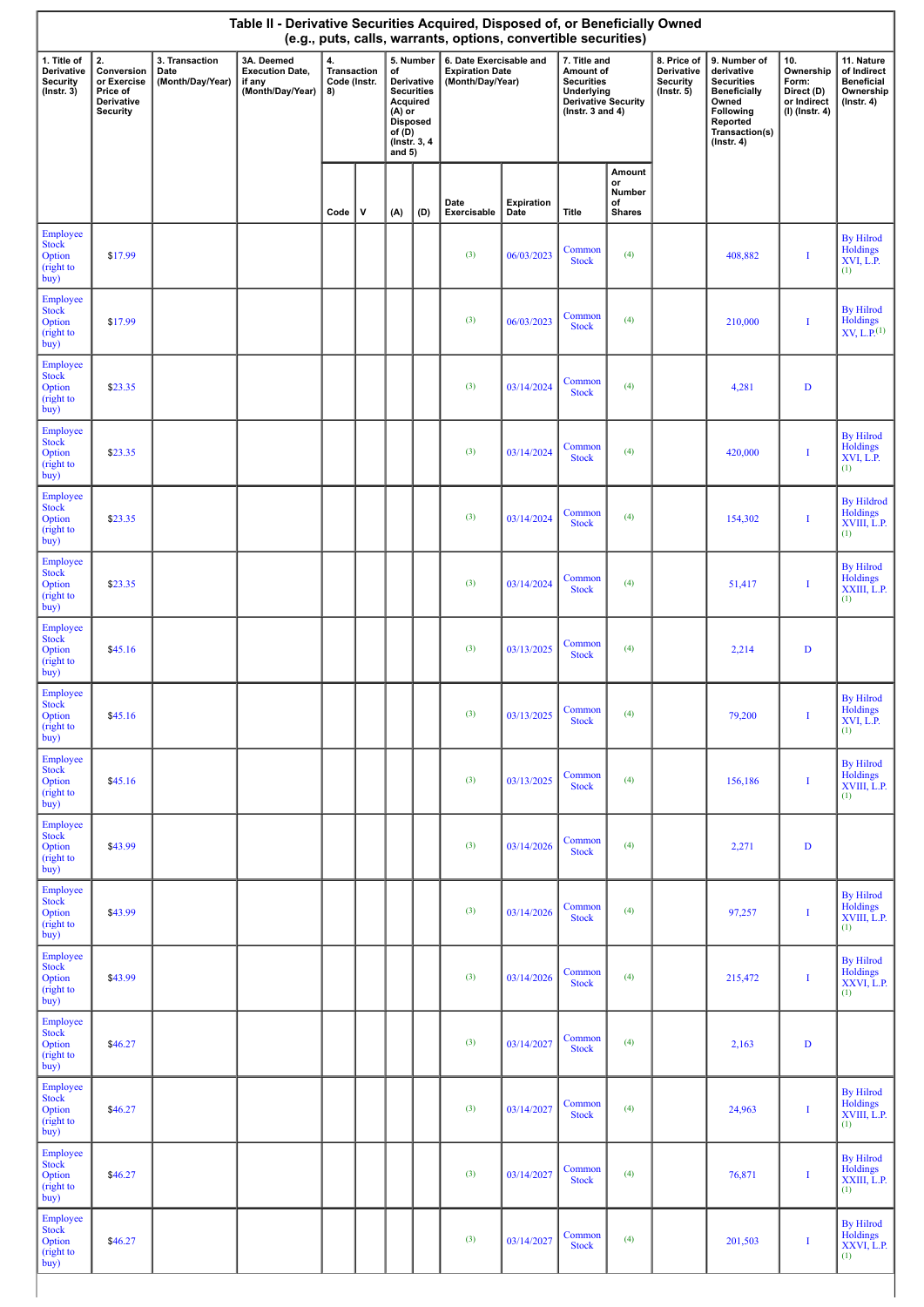|                                                           | Table II - Derivative Securities Acquired, Disposed of, or Beneficially Owned<br>(e.g., puts, calls, warrants, options, convertible securities) |                                            |                                                                    |                                                                                                                                                                                 |   |     |                                                                       |                     |                                                                                                                     |                        |                                                                  |                                                                                                                                                |                                                                          |                                                                                 |                                                           |
|-----------------------------------------------------------|-------------------------------------------------------------------------------------------------------------------------------------------------|--------------------------------------------|--------------------------------------------------------------------|---------------------------------------------------------------------------------------------------------------------------------------------------------------------------------|---|-----|-----------------------------------------------------------------------|---------------------|---------------------------------------------------------------------------------------------------------------------|------------------------|------------------------------------------------------------------|------------------------------------------------------------------------------------------------------------------------------------------------|--------------------------------------------------------------------------|---------------------------------------------------------------------------------|-----------------------------------------------------------|
| 1. Title of<br>Derivative<br>Security<br>$($ Instr. 3 $)$ | 2.<br>Conversion<br>or Exercise<br>Price of<br>Derivative<br>Security                                                                           | 3. Transaction<br>Date<br>(Month/Day/Year) | 3A. Deemed<br><b>Execution Date,</b><br>if any<br>(Month/Day/Year) | $\ddot{a}$<br>5. Number<br>Transaction<br>of<br>Code (Instr.<br>Derivative<br><b>Securities</b><br>8)<br>Acquired<br>$(A)$ or<br>Disposed<br>of(D)<br>(Instr. 3, 4)<br>and $5)$ |   |     | 6. Date Exercisable and<br><b>Expiration Date</b><br>(Month/Day/Year) |                     | 7. Title and<br>Amount of<br><b>Securities</b><br><b>Underlying<br/>Derivative Security</b><br>( $lnstr. 3 and 4$ ) |                        | 8. Price of<br>Derivative<br><b>Security</b><br>$($ Instr. 5 $)$ | 9. Number of<br>derivative<br><b>Securities</b><br><b>Beneficially</b><br>Owned<br>Following<br>Reported<br>Transaction(s)<br>$($ Instr. 4 $)$ | 10.<br>Ownership<br>Form:<br>Direct (D)<br>or Indirect<br>(I) (Instr. 4) | 11. Nature<br>of Indirect<br><b>Beneficial</b><br>Ownership<br>$($ Instr. 4 $)$ |                                                           |
|                                                           |                                                                                                                                                 |                                            |                                                                    | Code                                                                                                                                                                            | v | (A) | (D)                                                                   | Date<br>Exercisable | Expiration<br>Date                                                                                                  | Title                  | Amount<br>or<br>Number<br>of<br><b>Shares</b>                    |                                                                                                                                                |                                                                          |                                                                                 |                                                           |
| Employee<br>Stock<br>Option<br>(right to<br>buy)          | \$58.73                                                                                                                                         |                                            |                                                                    |                                                                                                                                                                                 |   |     |                                                                       | (3)                 | 03/14/2028                                                                                                          | Common<br><b>Stock</b> | (4)                                                              |                                                                                                                                                | 1,702                                                                    | $\mathbf D$                                                                     |                                                           |
| Employee<br><b>Stock</b><br>Option<br>(right to<br>buy)   | \$58.73                                                                                                                                         |                                            |                                                                    |                                                                                                                                                                                 |   |     |                                                                       | (3)                 | 03/14/2028                                                                                                          | Common<br><b>Stock</b> | (4)                                                              |                                                                                                                                                | 86,298                                                                   | I                                                                               | <b>By Hilrod</b><br>Holdings<br>XXIII, L.P.<br>(1)        |
| Employee<br>Stock<br>Option<br>(right to<br>buy)          | \$58.73                                                                                                                                         |                                            |                                                                    |                                                                                                                                                                                 |   |     |                                                                       | (3)                 | 03/14/2028                                                                                                          | Common<br><b>Stock</b> | (4)                                                              |                                                                                                                                                | 176,000                                                                  | I                                                                               | <b>By Hilrod</b><br>Holdings<br>XXVI, L.P.<br>(1)         |
| Employee<br><b>Stock</b><br>Option<br>(right to<br>buy)   | \$59.67                                                                                                                                         |                                            |                                                                    |                                                                                                                                                                                 |   |     |                                                                       | (3)                 | 03/14/2029                                                                                                          | Common<br><b>Stock</b> | (4)                                                              |                                                                                                                                                | 97,200                                                                   | $\mathbf D$                                                                     |                                                           |
| Employee<br><b>Stock</b><br>Option<br>(right to<br>buy)   | \$59.67                                                                                                                                         |                                            |                                                                    |                                                                                                                                                                                 |   |     |                                                                       | (3)                 | 03/14/2029                                                                                                          | Common<br><b>Stock</b> | (4)                                                              |                                                                                                                                                | 97,200                                                                   | I                                                                               | <b>By Hilrod</b><br>Holdings<br>XXIII, L.P.<br>(1)        |
| Employee<br><b>Stock</b><br>Option<br>(right to<br>buy)   | \$59.67                                                                                                                                         |                                            |                                                                    |                                                                                                                                                                                 |   |     |                                                                       | (3)                 | 03/14/2029                                                                                                          | Common<br><b>Stock</b> | (4)                                                              |                                                                                                                                                | 97,200                                                                   | I                                                                               | <b>By Hilrod</b><br>Holdings<br>XXVI, L.P.<br>(1)         |
| Employee<br><b>Stock</b><br>Option<br>(right to<br>buy)   | \$62.39                                                                                                                                         |                                            |                                                                    |                                                                                                                                                                                 |   |     |                                                                       | (5)                 | 03/13/2030                                                                                                          | Common<br><b>Stock</b> | (4)                                                              |                                                                                                                                                | 106,334                                                                  | $\mathbf D$                                                                     |                                                           |
| Employee<br><b>Stock</b><br>Option<br>(right to<br>buy)   | \$63.29                                                                                                                                         |                                            |                                                                    |                                                                                                                                                                                 |   |     |                                                                       | $\left(3\right)$    | 03/13/2030                                                                                                          | Common<br><b>Stock</b> | (4)                                                              |                                                                                                                                                | 85,066                                                                   | $\mathbf I$                                                                     | <b>By Hilrod</b><br><b>Holdings</b><br>XXIII, L.P.<br>(1) |
| Employee<br><b>Stock</b><br>Option<br>(right to<br>buy)   | \$88.94                                                                                                                                         |                                            |                                                                    |                                                                                                                                                                                 |   |     |                                                                       | (6)                 | 03/12/2031                                                                                                          | Common<br><b>Stock</b> | (4)                                                              |                                                                                                                                                | 129,900                                                                  | D                                                                               |                                                           |
| Employee<br><b>Stock</b><br>Option<br>(right to<br>buy)   | \$73.23                                                                                                                                         |                                            |                                                                    |                                                                                                                                                                                 |   |     |                                                                       | (7)                 | 03/14/2032                                                                                                          | Common<br><b>Stock</b> | (4)                                                              |                                                                                                                                                | 145,700                                                                  | D                                                                               |                                                           |
| <b>Restricted</b><br><b>Stock</b><br>Units                | (8)                                                                                                                                             |                                            |                                                                    |                                                                                                                                                                                 |   |     |                                                                       | (9)                 | (10)                                                                                                                | Common<br><b>Stock</b> | (4)                                                              |                                                                                                                                                | 16,028                                                                   | $\mathbf{D}$                                                                    |                                                           |
| <b>Restricted</b><br><b>Stock</b><br>Units                | (11)                                                                                                                                            |                                            |                                                                    |                                                                                                                                                                                 |   |     |                                                                       | (12)                | (10)                                                                                                                | Common<br><b>Stock</b> | (4)                                                              |                                                                                                                                                | 25,267                                                                   | $\mathbf D$                                                                     |                                                           |
| <b>Restricted</b><br><b>Stock</b><br>Units                | (11)                                                                                                                                            |                                            |                                                                    |                                                                                                                                                                                 |   |     |                                                                       | (13)                | (10)                                                                                                                | Common<br><b>Stock</b> | (4)                                                              |                                                                                                                                                | 46,100                                                                   | D                                                                               |                                                           |

### **Explanation of Responses:**

1. Reporting person (i) is one of the general partners of each of Brandon Limited Partnership No. 1, Brandon Limited Partnership No. 2, Hilrod Holdings IV, L.P., Hilrod Holdings VI, L.P., Hilrod Holdings VI, L.P., Hilrod H

2. This transaction was executed in multiple trades at prices ranging from \$90.09 to \$90.44. The price reported above reflects the weighted average sale price. The reporting person hereby undertakes to provide upon request to the SEC staff, the issuer or a security holder of the issuer full information regarding the number of shares and prices at which the transaction was effected.

3. The options are currently vested.

4. No transaction is being reported at this time. This line is only reporting holdings as of the date hereof.

5. The options are currently vested with respect to 53,167 shares. The remaining options vest on March 13, 2023.

6. The options are currently vested with respect to 43,300 shares. The remaining options vest in two equal installments on March 12, 2023 and March 12, 2024.

7. The options vest in three installments as follows: 48,566 shares on March 14, 2023; 48,567 shares on March 14, 2024 and 48,567 shares on March 14, 2025.

8. The restricted stock units were granted under the Monster Beverage Corporation 2011 Omnibus Incentive Plan. Each restricted stock unit represents a contingent right to receive one share of the Company's common stock as of the vesting date.

9. The remaining restricted stock units vest on March 13, 2023.

10. Not applicable.

11. The restricted stock units were granted under the Monster Beverage Corporation 2020 Omnibus Incentive Plan. Each restricted stock unit represents a contingent right to receive one share of the Company's common stock as of the vesting date.

12. The restricted stock units vest in two installments as follows: 12,633 units on March 12, 2023 and 12,634 units on March 12, 2024.